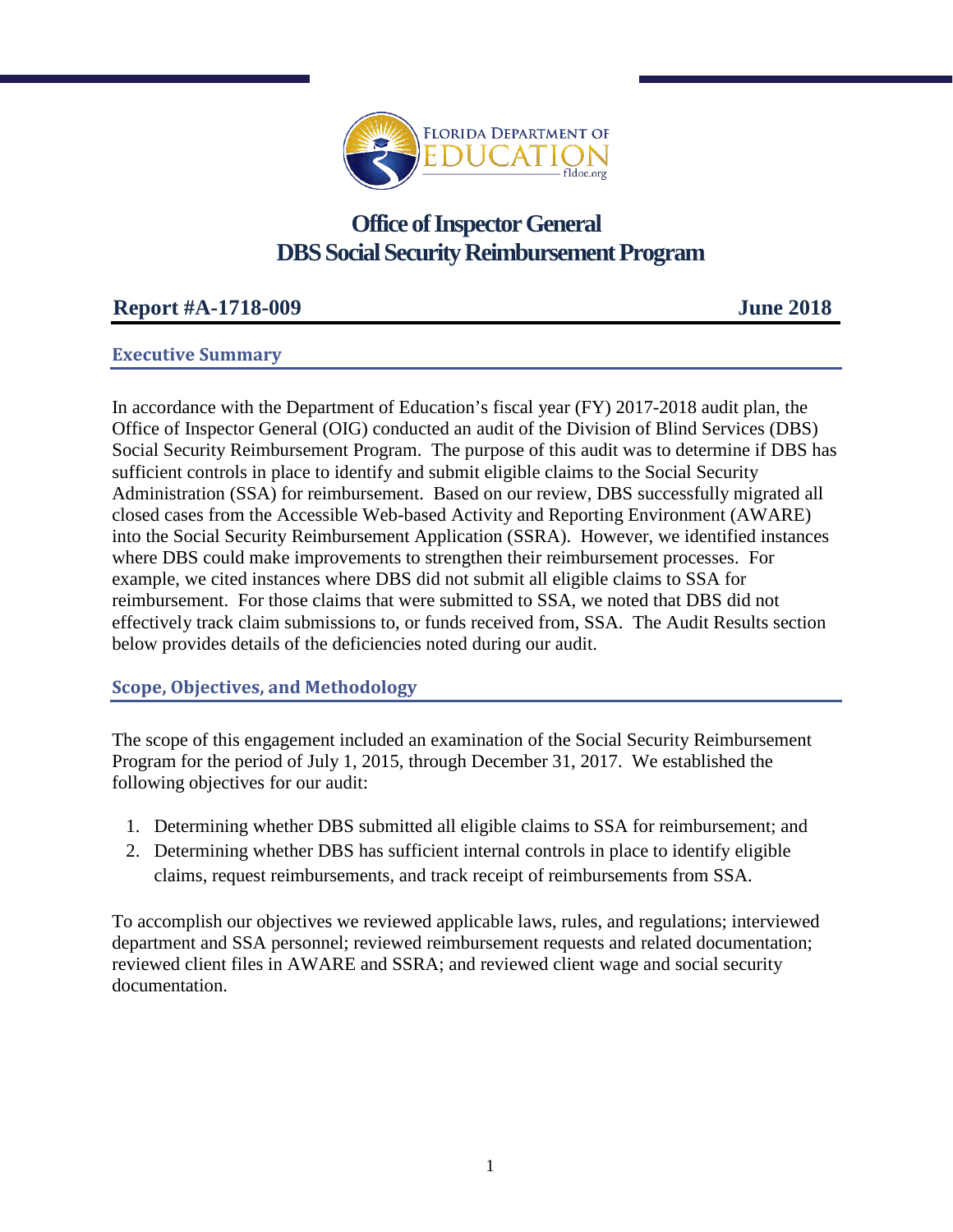### **Background**

The Florida Division of Blind Services (DBS) assists blind and visually impaired Floridians achieve their goals and live productive and independent lives. The Social Security Administration (SSA) reimburses State Vocational Rehabilitation (VR) agencies for the cost of the services they provide to individuals receiving Social Security Disability Insurance (SSDI) benefits or Supplemental Security Income (SSI) payments based on disability or blindness if certain conditions are met. The services must result in the individual's return to work for at least nine continuous months at a substantial earnings level, referred to as substantial gainful activity (SGA).

Congress established the current VR reimbursement program in 1981 to encourage state VR agencies to provide services that would result in work by disability beneficiaries. SSA published the initial regulations to implement this legislation in 1983. The regulations governing SSA's VR program are located in the code of federal regulations 20 CFR 404.2101 through 404.2127 for the Social Security Disability Insurance program, and 20 CFR 416.2201 through 416.2227 for the Sustainable Supplemental Insurance program.

The purpose of SSA's cost reimbursement program is to:

- Make VR services more readily available to disabled or blind Social Security beneficiaries and recipients; and
- Achieve estimated savings for the Social Security title II trust funds and the title XVI general revenue fund.

DBS utilizes an internal Social Security Reimbursement Application (SSRA) to identify and process eligible claims for reimbursement. SSA reimbursed the department \$826,846.53, during the period of October 1, 2015, through March 20, 2018. The department received \$525,830.54 during federal fiscal year (FFY) 2015-16, \$0 during FFY 2016-17, and \$298,015.99 during FFY 2017-18 as of March 20, 2018.

#### Finding 1: DBS did not submit all eligible claims to SSA for reimbursement.

Per 416.2201 Code of Federal Regulations (CFR), "In general, sections 1615 (d) and (e) of the Social Security Act (the Act) authorize payment from the general fund for the reasonable and necessary costs of vocational rehabilitation (VR) services provided certain disabled or blind individuals who are eligible for supplemental security income (SSI) benefits, special SSI eligibility status, or federally administered State supplementary payments….Subject to the provisions of this subpart, payment may be made for VR services provided an individual during a month(s) for which an individual is eligible for disability or blindness benefits, including the continuation of such benefits under section 1631(a) (6) of the Act, or for which the individual's disability or blindness benefits are suspended (see 416.2215)….Payment will be made for VR services provided on behalf of such an individual in cases where –

(a) The furnishing of the VR services results in the individual's completion of a continuous 9-month period of substantial gainful activity (SGA) as specified in 416.2210 through 413.2211; or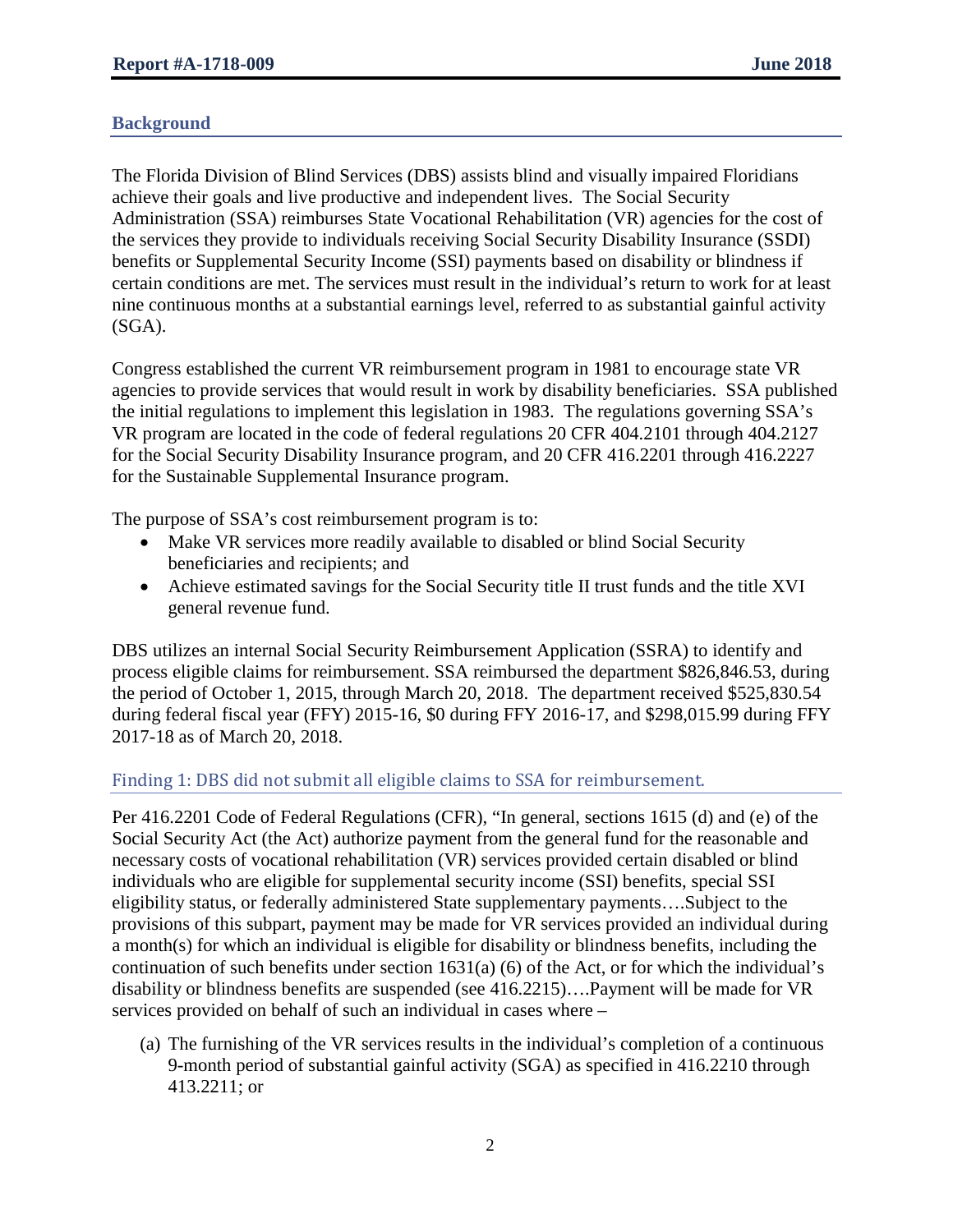(b) The individual continues to receive disability or blindness benefits, even though his or her disability or blindness has ceased, under section 1631 (a)(6) of the Act because of his or her continued participation in an approved VR program which we have determined will increase the likelihood that he or she will not return to the disability or blindness rolls."

DBS successfully closed 1,958 cases during the period of July 1, 2015, through December 31, 2017, and transferred the cases to SSRA. Due to the six-month lag in income data and the requirement that cases be closed for at least 3 quarters to allow for the calculation of the SGA wage threshold, we were only able to review the 840 cases closed during the 2015-16 fiscal year. We reviewed the SGA wage data provided by the Florida Department of Economic Opportunity through the Florida Education and Training Placement Program, for the 840 identified cases. We determined 167 of the 840 (19.88%) cases met the SGA threshold for the requisite 9 out of 12 months.

We then compared those 167 cases to the SSI and SSDI data provided by DBS to determine whether the cases met the SSI or SSDI minimum requirements. We considered both initial entitlement dates and eligibility dates to establish eligibility, and we removed cases in which SSI or SSDI was suspended or terminated prior to DBS providing services to the client. Of the 167 cases that met the SGA threshold, we determined that 34 also met the SSI requirements and were potentially eligible for reimbursement.

Per SSRA, DBS submitted 18 (53%) of the identified 34 claims to SSA for reimbursement. We determined DBS had not submitted the remaining 16 potentially eligible cases to SSA for reimbursement. The 16 potentially eligible cases had a total potential reimbursement amount of \$912,566.08 Of the 16 cases:

- DBS submitted three cases during the course of the audit in February 2018 and April 2018:
	- o DBS is awaiting a response from SSA for one claim submission;
	- o DBS received a reimbursement for one claim on April 11, 2018, in the amount of \$24,213.40; and
	- o SSA denied the claim for one submission, as they determined the client had not yet met the minimum SGA requirements;
- DBS did not submit three claims to SSA because SSRA marked the cases as "expired" when the system found the SGA threshold was met prior to case closure, and in two cases prior to service provision;
- DBS did not submit six claims to SSA because DBS determined the client did not receive SSI or SSDI benefits at the time of service. However, the SSI data reflected eligibility dates with payment histories and indicated no termination or denial dates;
- DBS did not submit one claim due to uncertainty of SSI payments. However, the SSI data reflected an initial entitlement and eligibility date with no indication of a denial or termination date; and
- DBS overlooked the three remaining claims.

Restricting the claims sent to SSA, based on uncertainty of SSI or SSDI payments, prevents DBS from maximizing the potential reimbursement amounts. In addition, allowing SSRA to expire cases when SGA achievement dates precede case closure dates and services provided by DBS,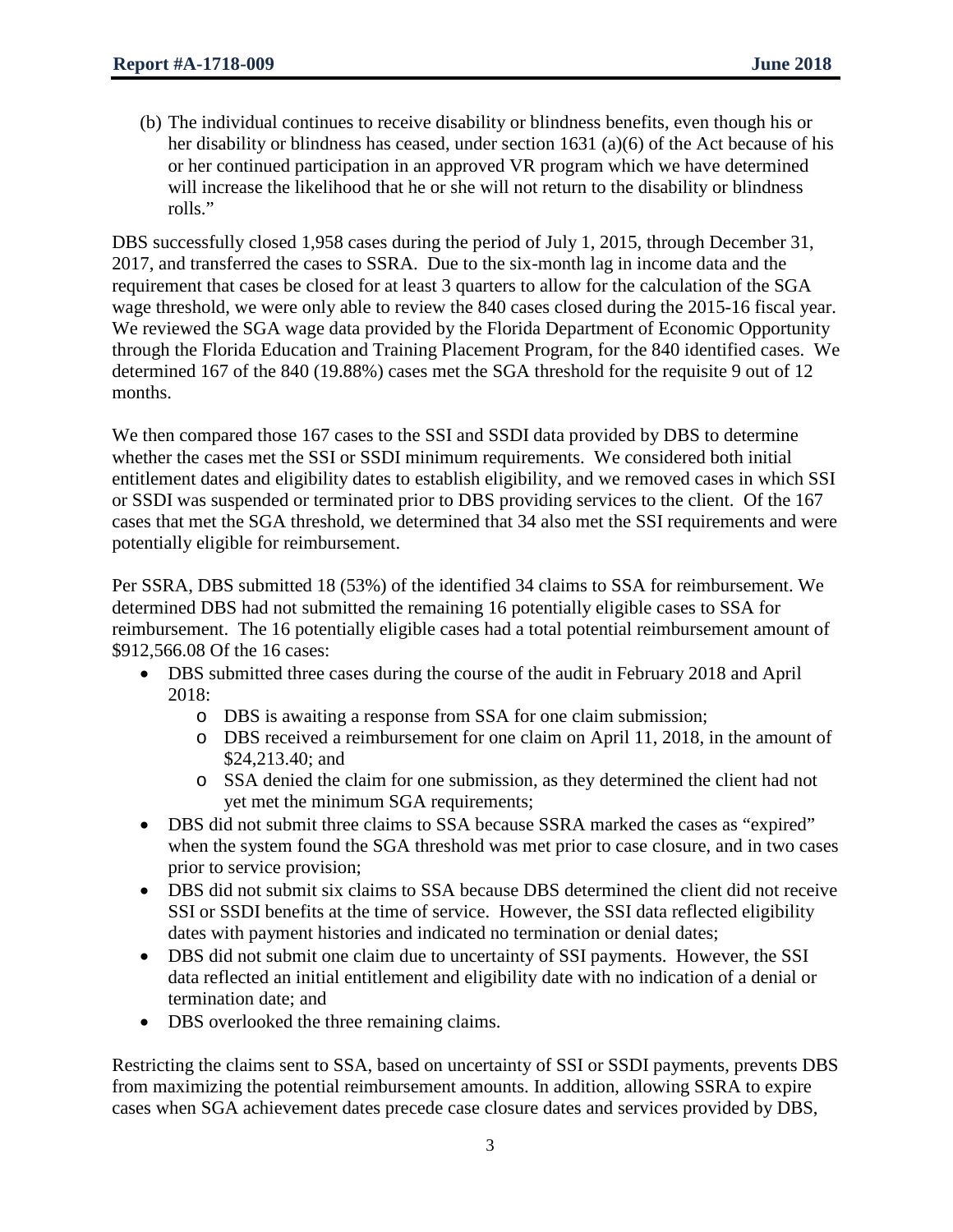prevents the opportunity for claim submission by DBS and causes loss of potential reimbursement.

#### *Recommendation*

We recommend that DBS send all potentially eligible cases to SSA for reimbursement. We recommend sending claims to SSA for all cases in which the client has met SGA and is eligible for SSI or SSDI without a suspension or termination date. We additionally recommend moving cases to the SSRA application after the completion of the individualized plan for employment, rather than after case closure from AWARE, to ensure the system identifies all potential wage earnings for employment gained during the period DBS provided services.

#### *Management Response*

Concur. Though all claims identified by the SSRA database generated in the daily email were filed and sent requesting reimbursement from the Social Security Administration, Florida DBS concurs that this process was not capturing all the potentially eligible claims.

Many of the issues detailed in IG Report #A-1718-009 had previously been recognized by Florida DBS staff. In response, in May 2017 Florida DBS began exploring the replacement of the in-house Social Security Reimbursement Application (SSRA). Shortly thereafter, after a series of demos and discussions with Morrow Consulting, LLC, Florida DBS decided to purchase and implement the Vocational Rehabilitation Ticket to Work/Reimbursement Tracker (TRACKER), an application that is already in use (or currently being installed) by 40 VR agencies. Florida DBS began processing VR Reimbursement Claims via TRACKER as of February 8, 2018, and as of May 24, 2018, approximately \$838,000 in claims processed through TRACKER has been approved for reimbursement by SSA.

In regards to the listed recommendations, TRACKER connects to our AWARE case management system and to external data sources like Unemployment Insurance (UI) wage records and the State Verification and Exchange System (SVES). This information is used to determine when cases have met the requirements for reimbursement payments and when they should be submitted via the SSA Portal. A weekly process copies case information from AWARE to TRACKER after the completion of the individualized plan for employment (IPE). This weekly process also updates expenditure information for each case in TRACKER. Pending approval from the Social Security Administration Office of Information Security to import and utilize SVES data in TRACKER, Florida DBS is currently submitting all VR Reimbursement claims that have met SGA without taking into consideration SSI or SSDI benefits. Upon receiving approval to utilize SVES data in TRACKER, Florida DBS will make the determination on whether to continue submitting all VR Reimbursement claims based only on the achievement of SGA or whether to also consider SSI and SSDI benefit information. TRACKER currently tracks cases for a period of 8 years, unlike SSRA, which would prematurely 'expire' cases when certain milestones were not met.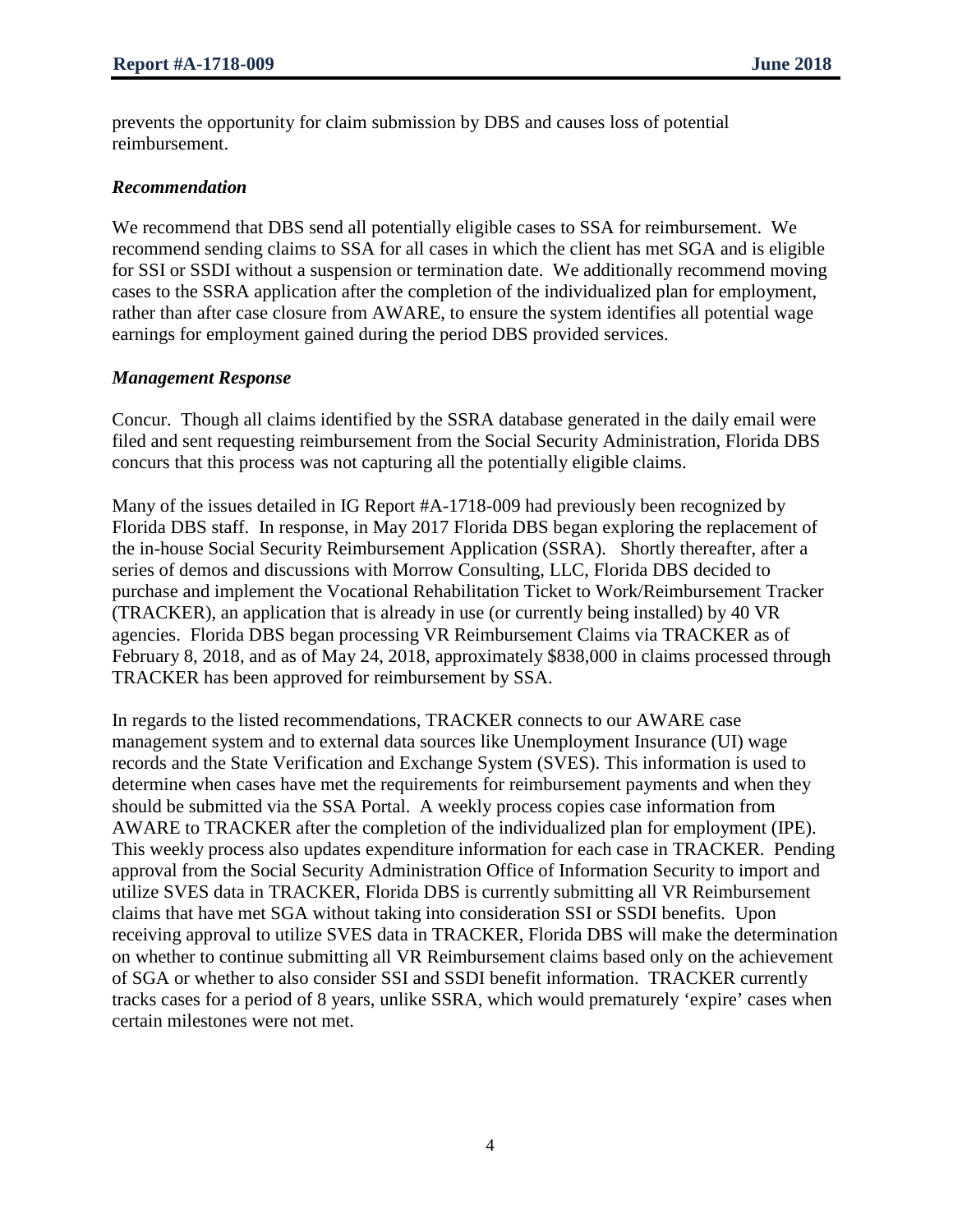Finding 2: DBS did not receive any reimbursement payments during Federal Fiscal year 2016-2017.

Per CFR 416.2208. Requirements for payment.

(a) The State VR agency or alternate participant must file a claim for payment in each individual case within the time periods specified in § 416.2216;

(b) The claim for payment must be in a form prescribed by us and contain the following information:

(1) A description of each service provided;

(2) When the service was provided; and

(3) The cost of the service;

(c) The VR services for which payment is being requested must have been provided during the period specified in § 416.2215;

(d) The VR services for which payment is being requested must have been provided under a State plan for VR services approved under title I of the Rehabilitation Act of 1973, as amended, or, in the case of an alternate participant, under a negotiated plan, and must be services that are described in § 416.2214;

(e) The individual must meet one of the VR payment provisions specified in § 416.2201;

(f) The State VR agency or alternate participant must maintain, and provide as we may require, adequate documentation of all services and costs for all disabled or blind recipients with respect to whom a State VR agency or alternate participant could potentially request payment for services and costs under this subpart; and

(g) The amount to be paid must be reasonable and necessary and be in compliance with the cost guidelines specified in § 416.2217.

DBS received the following reimbursement amounts during federal fiscal years 2015-16, 2016- 17, and 2017-18:

- October 1, 2015-September 30, 2016: \$528,830.54
- October 1, 2016-September 30, 2017: \$0
- October 1, 2017-March 20, 2018: \$298,015.99
	- o Total: \$826,846.53

We inquired why there were no moneys received during FFY 2016-2017, and the VR administrator stated that due to the portal change from SSA they were unable to submit cases for reimbursement. On July 25, 2017, the VR administrator received an email from SSA, which stated it had been brought to their attention that no claims had been submitted to the portal by the department. The VR administrator replied that he had attempted to submit claims; however, the system would not accept the data or perform claims processing. SSA staff then asked him to reach out to the VR helpdesk, as they needed to ensure everyone was capable of submitting claims through the portal before they no longer allow paper claims. It appears there was miscommunication and the VR administrator was under the false impression that SSA was no longer accepting paper claims. It also appears that DBS did not contact SSA in a timely manner to alert them of the difficulties experienced with the portal and to request the agency continue with paper submissions. By not contacting SSA in a timely manner and submitting all potentially eligible claims for reimbursement, the department failed to receive all potential reimbursement amounts.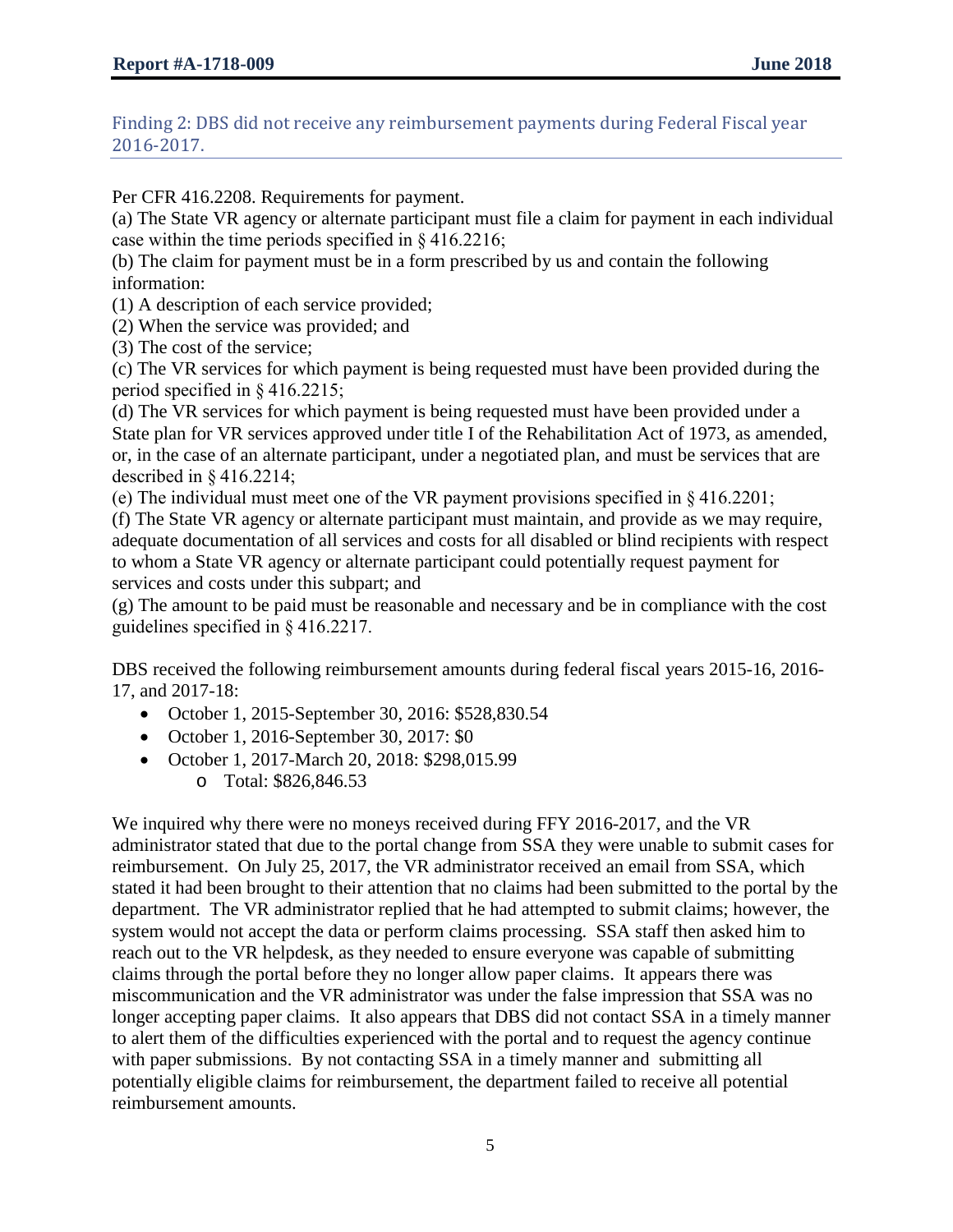#### *Recommendation*

We recommend DBS ensure all potentially eligible claims are submitted to SSA for reimbursement in a timely manner. If difficulties in submitting claims occur, DBS should immediately contact SSA, document the communication and resolution, and resubmit the claims.

#### *Management Response*

Concur. Though all claims identified by the SSRA database generated in the daily email were filed and sent requesting reimbursement from the Social Security Administration, FDBS concurs that this process was not capturing all the potentially eligible claims.

According to SSA Vocational Rehabilitation monthly calls, SSA was only accepting individual cases through the portal access point, which was not functioning properly in the SSA portal as of the initial go live date in Fall 2016. Though SSA stated that paper copies of request for reimbursements would not be accepted, FDBS had no other choice but to submit paper copies due to the non-functioning online portal for individual case entry. During the time period of this audit, FDBS was not able to produce batch formatting for submission due to the constraints with the SSRA Database system. As a result of SSA no longer accepting paper copies, several states that were not able to submit via batch processing, were not able to apply for cost reimbursement. This led FDBS to the implementation of the new reimbursement TRACKER system.

TRACKER provides a user-friendly interface that guides the user through the complex tasks involved in processing a VR reimbursement claim. It provides feedback, like when processing was last done and when it should be performed next. It displays how many claims are outstanding and how long they have been outstanding. The system's payment processing algorithms pick out all the claims that have met the requirements for reimbursement and excludes those that have been submitted in the past or are not eligible for a variety of other reasons. It also applies warnings to claims that are at higher risk of being rejected allowing you to quickly determine which cases to submit or reject during the claim verification process. All claims to be submitted to SSA for reimbursement are loaded to a batch file, which can then be uploaded for processing via the SSA Portal. Florida DBS is encouraged to contact the VR Helpdesk via email for any difficulties in submitting claims electronically via the SSA Portal. All applicable correspondence with the VR Helpdesk can be copied and documented as a NOTE on the CLAIMS DETAILS TAB in TRACKER. Since the implementation of TRACKER, a total of six (6) claims initially denied by SSA were filed for reconsideration via the VR Helpdesk. All six (6) claims were subsequently approved for payment in the amount of \$120,975.23.

Finding 3: DBS submitted reimbursement claims after the submission deadline and did not effectively track claim submissions for reimbursement payment.

Per CFR 416.2216, "The State VR agency or alternate participant must file a claim for payment in each individual case within the following time periods: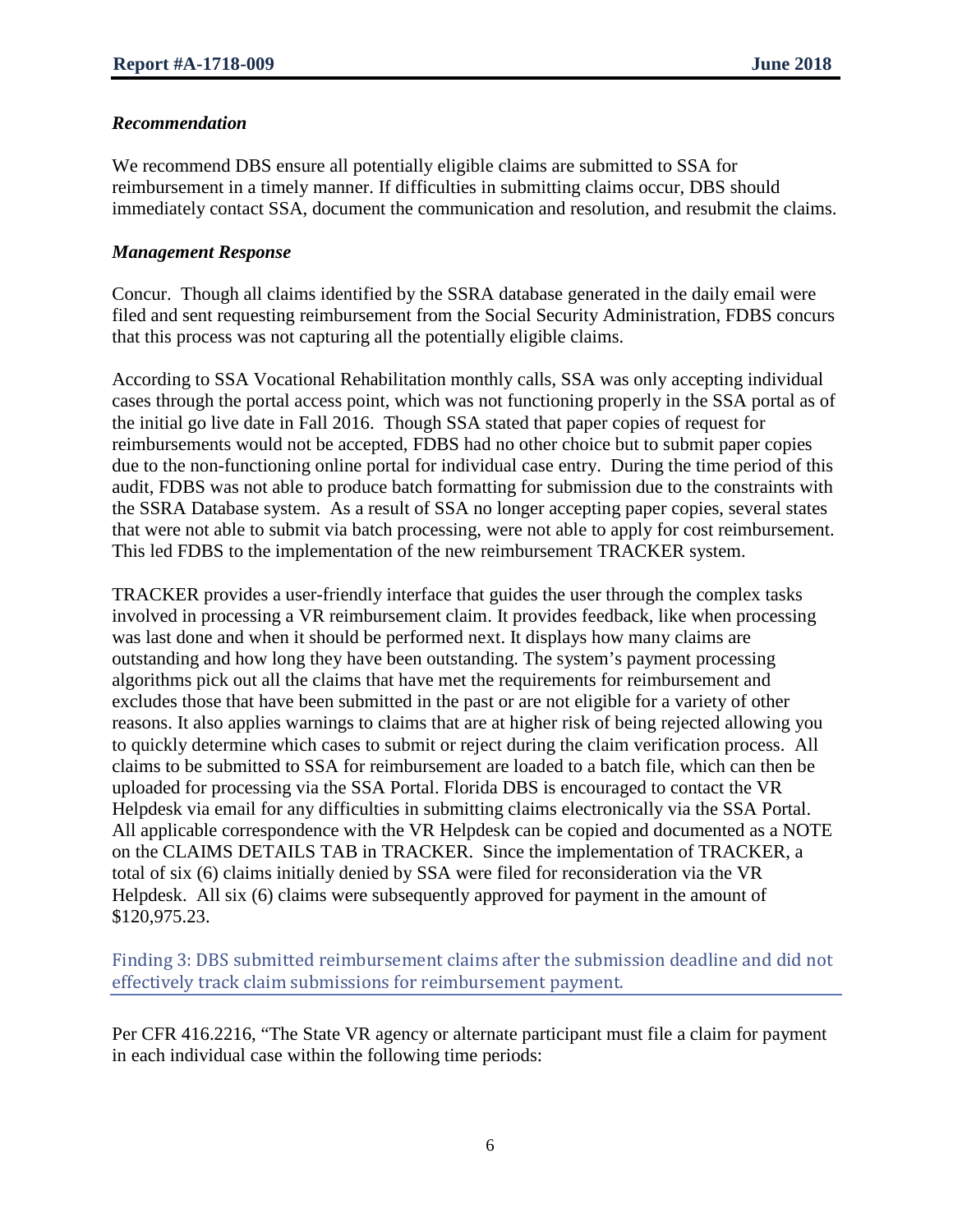(a) A claim for payment for VR services based on the completion of a continuous 9-month period of SGA must be filed within 12 months after the month in which the continuous 9 month period of SGA is completed."

During the audit period, DBS manually submitted all claims to SSA, and upon determination, SSA sent a letter back to DBS indicating approval or denial for reimbursement. Per SSRA, DBS submitted 83 claims to SSA for reimbursement during the period of July 1, 2015, through December 31, 2017. We compared the 83 submitted claims to the VR claim forms sent for reimbursement and the determination letters received from SSA, which include the approved or disallowed reimbursement amounts. DBS was unable to provide SSA determination letters for 30 of the 83 (36%) submitted claims. We additionally noted DBS did not consistently retain the VR claim forms sent to SSA.

DBS staff provided SSA determination letters for the remaining 53 submitted claims. The determination letters indicated SSA reimbursed the department \$581,903.97 for 31 of the 53 claims. Of the remaining 22 claims, SSA disallowed ten due to DBS submitting the claims past the submission deadline; eight for not meeting SSI requirements; three for not meeting SGA requirements; and requested additional information for one claim. The ten claims submitted past the submission deadline had an earning potential of \$118,108.25. As DBS did not retain the SSA determination letters for the remaining 30 claims, we were unable to determine how many claims were reimbursed (or the amount awarded) or how many were disallowed.

DBS staff provided thirteen additional determination letters for cases not reflected as submitted in SSRA. We located the identified participants in the SSRA system; however, eleven of the claims were marked as expired in SSRA and two were marked as open. SSA reimbursed the department \$56,836.95 for the thirteen claims. The DBS internal tracking spreadsheets included eight of the 13 claims.

We additionally compared the submitted claims per SSRA to the internal DBS tracking spreadsheets. We determined ten (12.04%) claims shown as submitted in SSRA were not located on the internal tracking spreadsheets. We also determined 17 claims on the internal tracking spreadsheets were not located on the submitted list in SSRA.

Lack of retention and tracking of SSA determination letters prevents DBS from effectively monitoring the status of the reimbursement requests, documenting funds received per claim, and documenting submission of claims to SSA. Absent VR claim forms and determination letters, DBS does not have documentation to show claims were submitted to SSA for reimbursement. In addition, the discrepancies between the internal tracking spreadsheets and SSA indicate DBS was not accurately tracking submissions and resubmissions to SSA. This does not allow DBS to resubmit denied claims in a timely manner and ensure submission of all eligible claims to SSA.

#### *Recommendation*

We recommend DBS enhance its tracking of all outstanding submissions and ensure the SSA system and the internal tracking spreadsheets align. We additionally recommend DBS retain all SSA determination letters and track the status of submissions in the reimbursement program, to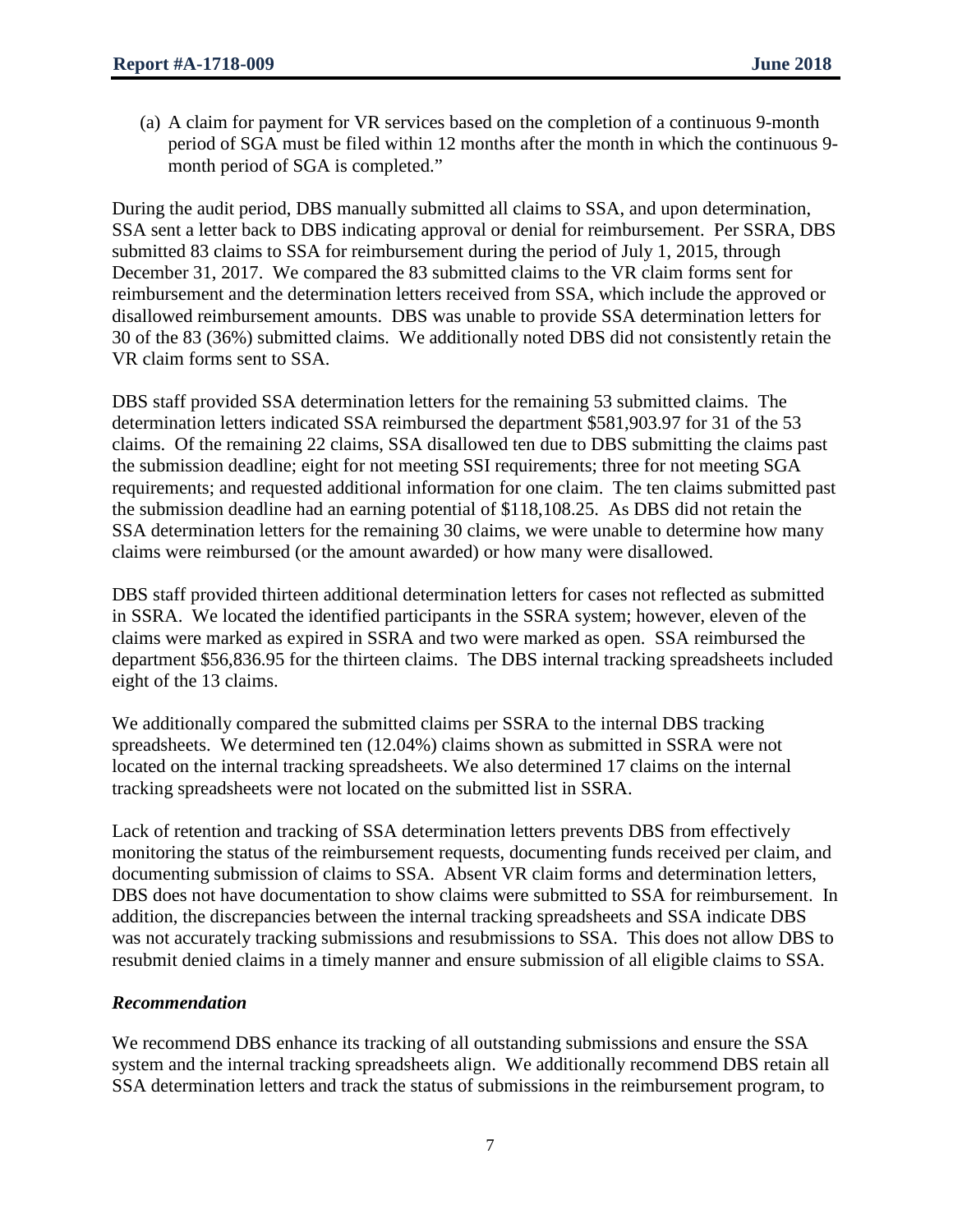ensure all staff are aware of the current claim status and DBS files or resubmits claims in a timely manner.

#### *Management Response*

Concur. Per SSA's communication with FDBS, SSA only communicates results of requests for reimbursement by postal mail. All mail received by the FDBS was retained and provided to auditors, however SSA only provided mailed documentation to FDBS on 61% of the reimbursement requests.

When the system indicated that a batch of applications was due to be submitted, FDBS completed the batch within two business days of notification. In many cases, the SSA reimbursement team did not process the cases timely, which resulted in a "submission past the deadline" notification. Paper resubmissions to SSA were completed when notified that a claim was denied.

TRACKER includes the ability to generate various reports including REIMBURSEMENT REQUEST, RESPONSE and STATUS Reports to allow tracking of the following information:

- All reimbursement requests submitted electronically via the SSA Portal during the specified time frame.
- The submission date of each reimbursement request.
- Whether or not a response was received from SSA.
- If a response was received, the response date and whether the claim was accepted or rejected.
- The amount requested for reimbursement.
- The amount approved for reimbursement.
- The Action Code and Description for each response.

In addition, the SSA Portal includes the following functionality:

- Upload of claim files to SSA
- View all Pending VR Payments
- View VR Payments Already Made
- Check status of all files uploaded to SSA via the Portal and download the results to import into TRACKER.

All SSA Determination Letters issued since the implementation of TRACKER are scanned to PDF and uploaded to a designated folder on the TRACKER server. In addition, hard copies of the letters are filed. Florida DBS also plans to scan to PDF and store all SSA Determination Letters and correspondence, which were issued prior to TRACKER.